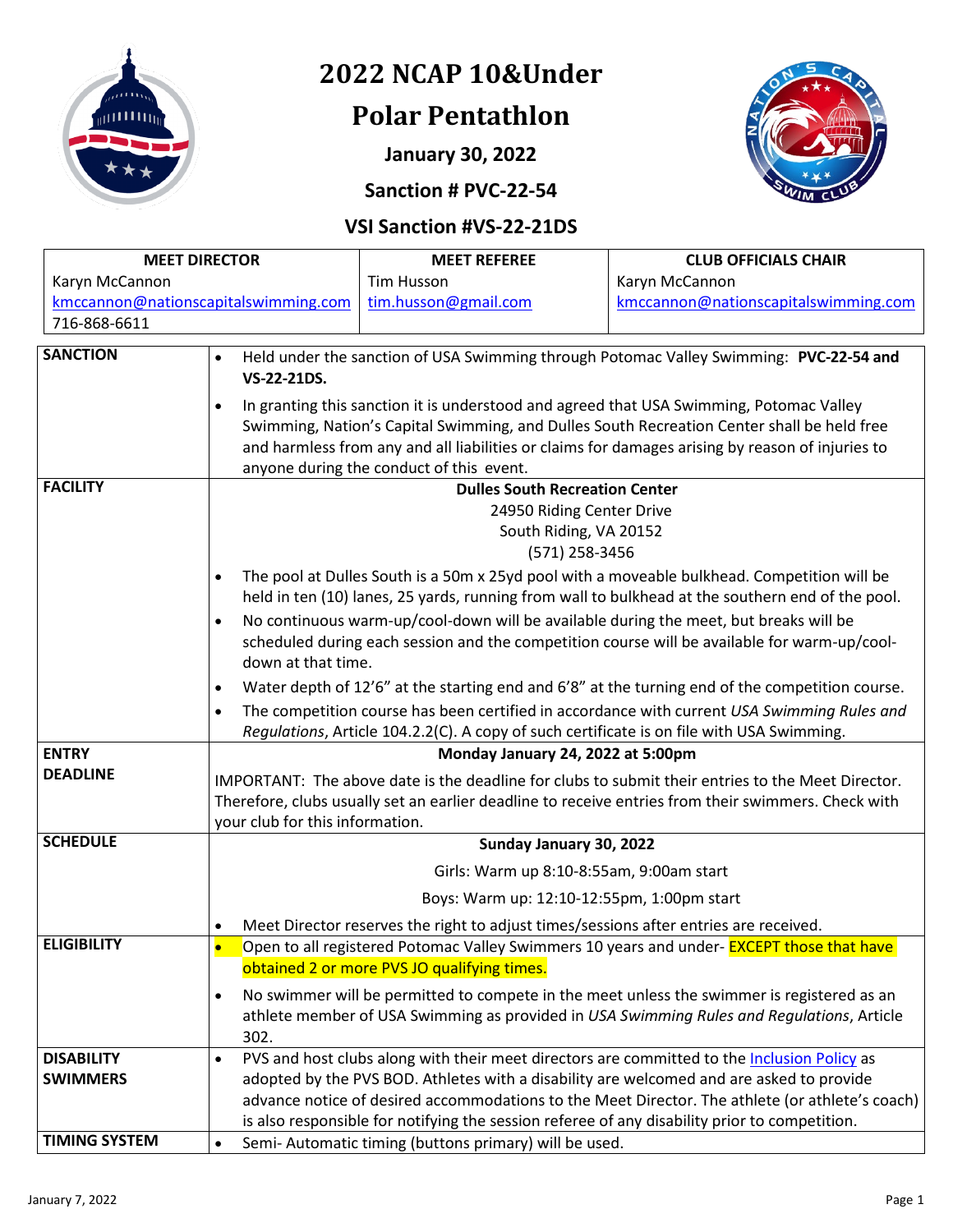| COVID-19              | An inherent risk of exposure to COVID-19 exists in any public place where people are present.                                                                                                                                                                                                                                                                                                                                                                                                                                                                                                                                                                                                                                                                                             |  |  |  |
|-----------------------|-------------------------------------------------------------------------------------------------------------------------------------------------------------------------------------------------------------------------------------------------------------------------------------------------------------------------------------------------------------------------------------------------------------------------------------------------------------------------------------------------------------------------------------------------------------------------------------------------------------------------------------------------------------------------------------------------------------------------------------------------------------------------------------------|--|--|--|
| <b>CONSIDERATIONS</b> | COVID-19 is a contagious disease that can lead to severe illness and death. According to the                                                                                                                                                                                                                                                                                                                                                                                                                                                                                                                                                                                                                                                                                              |  |  |  |
|                       | Centers for Disease Control and Prevention, senior citizens and individuals with underlying                                                                                                                                                                                                                                                                                                                                                                                                                                                                                                                                                                                                                                                                                               |  |  |  |
|                       | medical conditions are especially vulnerable.                                                                                                                                                                                                                                                                                                                                                                                                                                                                                                                                                                                                                                                                                                                                             |  |  |  |
|                       | USA Swimming, Inc., cannot prevent you (or your child(ren)) from becoming exposed to,<br>contracting, or spreading COVID-19 while participating in USA Swimming sanctioned events. It is<br>not possible to prevent against the presence of the disease. Therefore, if you choose to<br>participate in a USA Swimming sanctioned event, you may be exposing yourself to and/or<br>increasing your risk of contracting or spreading COVID-19.                                                                                                                                                                                                                                                                                                                                              |  |  |  |
|                       | BY ATTENDING OR PARTICIPATING IN THIS COMPETITION, YOU VOLUNTARILY ASSUME ALL RISKS<br>$\bullet$<br>ASSOCIATED WITH EXPOSURE TO COVID-19 AND FOREVER RELEASE AND HOLD HARMLESS USA<br>SWIMMING, POTOMAC VALLEY SWIMMING, NATION'S CAPITAL SWIMMING AND DULLES SOUTH<br>RECREATION CENTER AND EACH OF THEIR OFFICERS, DIRECTORS, AGENTS, EMPLOYEES OR<br>OTHER REPRESENTATIVES FROM ANY LIABILITY OR CLAIMS INCLUDING FOR PERSONAL INJURIES,<br>DEATH, DISEASE OR PROPERTY LOSSES, OR ANY OTHER LOSS, INCLUDING BUT NOT LIMITED TO<br>CLAIMS OF NEGLIGENCE AND GIVE UP ANY CLAIMS YOU MAY HAVE TO SEEK DAMAGES,<br>WHETHER KNOWN OR UNKNOWN, FORESEEN OR UNFORESEEN, IN CONNECTION WITH<br>EXPOSURE, INFECTION, AND/OR SPREAD OF COVID-19 RELATED TO PARTICIPATION IN THIS<br>COMPETITION. |  |  |  |
|                       | We have taken enhanced health and safety measures for all attending this meet, however we<br>$\bullet$<br>cannot guarantee that you will not become infected with COVID-19. All attending this meet<br>must follow all posted instructions while in attendance. An inherent risk of exposure to COVID-19<br>exists in any public place where people are present. By attending this meet, you acknowledge<br>the contagious nature of COVID-19 and voluntarily assume all risks related to exposure to COVID-<br>19.                                                                                                                                                                                                                                                                       |  |  |  |
|                       | By choosing to attend this meet you agree to comply with all health and safety mandates and<br>$\bullet$                                                                                                                                                                                                                                                                                                                                                                                                                                                                                                                                                                                                                                                                                  |  |  |  |
|                       | guidelines of USA Swimming, Potomac Valley Swimming, the Commonwealth of Virginia, and                                                                                                                                                                                                                                                                                                                                                                                                                                                                                                                                                                                                                                                                                                    |  |  |  |
|                       | Loudoun County.                                                                                                                                                                                                                                                                                                                                                                                                                                                                                                                                                                                                                                                                                                                                                                           |  |  |  |
| COVID-19              | Before signing up your young swimmer, please consider that they can manage themselves for<br>$\bullet$                                                                                                                                                                                                                                                                                                                                                                                                                                                                                                                                                                                                                                                                                    |  |  |  |
| <b>PROTOCOLS</b>      | the duration of the meet with just their swim coach overseeing them, including being able to                                                                                                                                                                                                                                                                                                                                                                                                                                                                                                                                                                                                                                                                                              |  |  |  |
|                       | visit the bathroom independently.                                                                                                                                                                                                                                                                                                                                                                                                                                                                                                                                                                                                                                                                                                                                                         |  |  |  |
|                       | No more than four hours before entering the facility, all attendees (athletes, coaches, officials,<br>$\bullet$<br>and volunteers) are required to assess their own health for symptoms and exposure to COVID-<br>19. No one with COVID-19 symptoms will be permitted to attend this event.                                                                                                                                                                                                                                                                                                                                                                                                                                                                                               |  |  |  |
|                       | Athletes must arrive and depart in their suits. Locker room use will be for emergency use only;<br>$\bullet$<br>no showers may be used. Family bathroom will be reserved for coach, official, and volunteer use.                                                                                                                                                                                                                                                                                                                                                                                                                                                                                                                                                                          |  |  |  |
|                       | All attendees (swimmers, coaches, officials and volunteers) must bring their own water bottle<br>$\bullet$<br>and snacks. Limited hospitality may be provided.                                                                                                                                                                                                                                                                                                                                                                                                                                                                                                                                                                                                                            |  |  |  |
|                       | Attendees will enter and exit the facility through the front doors, proceed around the fitness<br>$\bullet$<br>center, and enter the pool area through the double doors.                                                                                                                                                                                                                                                                                                                                                                                                                                                                                                                                                                                                                  |  |  |  |
|                       | All attendees (athletes, coaches, officials, volunteers) must wear masks to enter the facility and<br>$\bullet$<br>at all times when inside the facility, with the exception of athletes when competing or warming<br>up.                                                                                                                                                                                                                                                                                                                                                                                                                                                                                                                                                                 |  |  |  |
|                       | For the 25 yard events, volunteers will move masks to the finish end of the pool (bulkhead)<br>$\bullet$<br>where the swimmers will immediately put them back on after exiting the pool.                                                                                                                                                                                                                                                                                                                                                                                                                                                                                                                                                                                                  |  |  |  |
|                       | Athletes will bring a plastic zipper bag with their name on it in which to place their masks when<br>$\bullet$<br>they are in the water.                                                                                                                                                                                                                                                                                                                                                                                                                                                                                                                                                                                                                                                  |  |  |  |
|                       | Each session will be limited to a maximum of 350 swimmers.<br>$\bullet$                                                                                                                                                                                                                                                                                                                                                                                                                                                                                                                                                                                                                                                                                                                   |  |  |  |
|                       | A clerk of course will be used to organize each heat of swimmers for all events offered.<br>$\bullet$                                                                                                                                                                                                                                                                                                                                                                                                                                                                                                                                                                                                                                                                                     |  |  |  |
|                       | No spectators will be permitted. Competition will be live-streamed on the NCAP Youtube page<br>$\bullet$                                                                                                                                                                                                                                                                                                                                                                                                                                                                                                                                                                                                                                                                                  |  |  |  |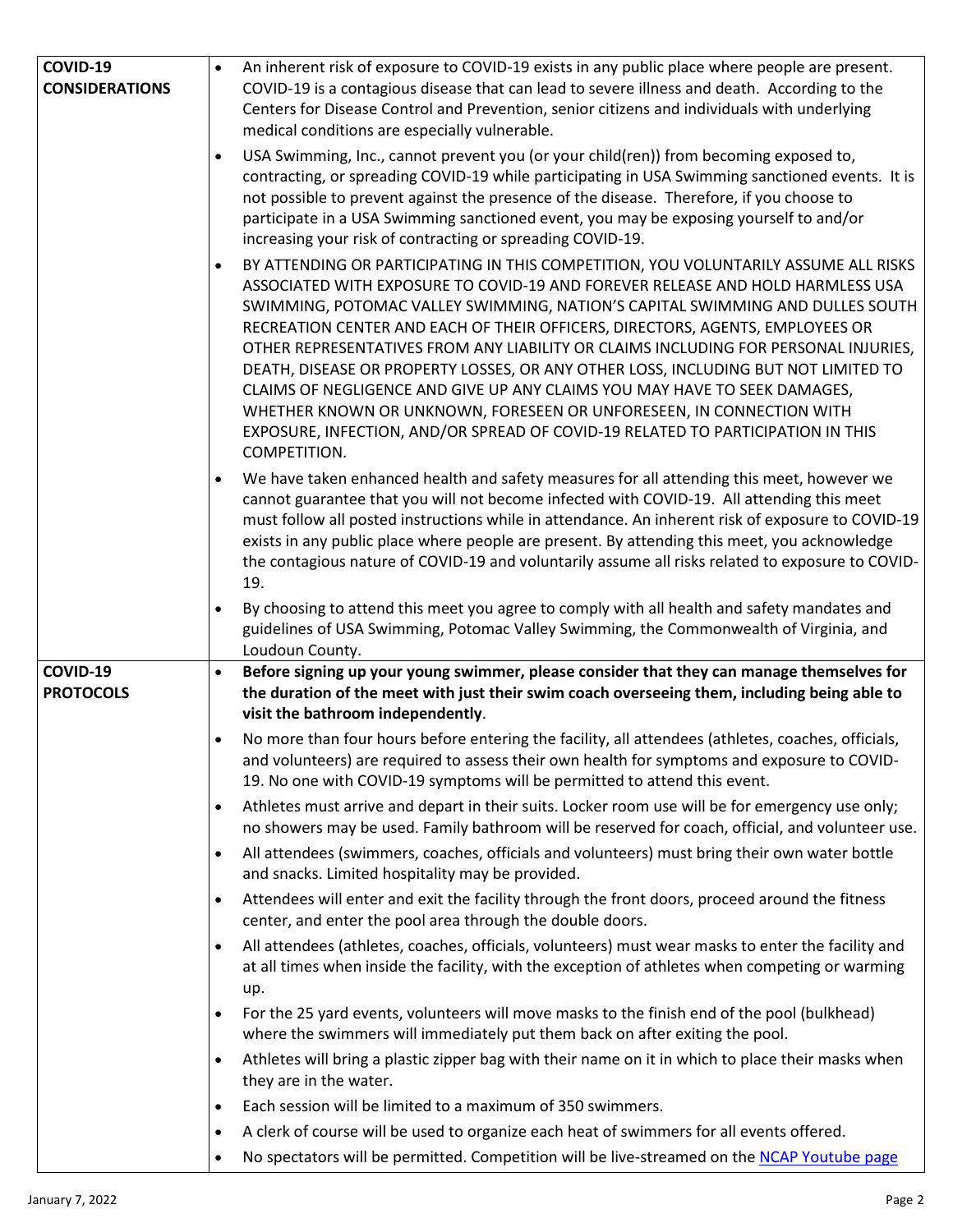|                          | We request that all attendees notify the meet director as quickly as possible should they test<br>positive for COVID-19, show symptoms or have been in contact with anyone exposed or tested<br>positive for COVID-19 after attending the meet.<br>Any attendee failing or refusing to comply with any of these protocols will be prohibited from                                                                                                                                                                                                                                                          |  |  |
|--------------------------|------------------------------------------------------------------------------------------------------------------------------------------------------------------------------------------------------------------------------------------------------------------------------------------------------------------------------------------------------------------------------------------------------------------------------------------------------------------------------------------------------------------------------------------------------------------------------------------------------------|--|--|
|                          | $\bullet$<br>entering the facility and/or asked to leave the facility.                                                                                                                                                                                                                                                                                                                                                                                                                                                                                                                                     |  |  |
| <b>RULES</b>             | Current USA Swimming rules shall govern this meet.<br>$\bullet$                                                                                                                                                                                                                                                                                                                                                                                                                                                                                                                                            |  |  |
|                          | All applicable adults participating in or associated with this meet acknowledge that they are<br>subject to the provisions of the USA Swimming Minor Athlete Abuse Prevention Policy<br>("MAAPP"), and that they understand that compliance with the MAAPP policy is a condition of<br>participation in the conduct of this competition.                                                                                                                                                                                                                                                                   |  |  |
|                          | No on-deck USA Swimming registration is permitted.<br>$\bullet$                                                                                                                                                                                                                                                                                                                                                                                                                                                                                                                                            |  |  |
|                          | In compliance with USA Swimming Rules and Regulations, the use of audio or visual recording<br>$\bullet$<br>devices, including a cell phone is not permitted in the changing areas, rest rooms, or locker<br>rooms. Per PVS policy, the use of equipment capable of taking pictures (e.g., cell phones,<br>cameras, etc.) is banned from behind the starting blocks during the entire meet, including warm<br>up, competition and cool down periods.                                                                                                                                                       |  |  |
|                          | Deck changes are prohibited.<br>$\bullet$                                                                                                                                                                                                                                                                                                                                                                                                                                                                                                                                                                  |  |  |
|                          | Any swimmer entered in the meet must be certified by a USA Swimming member coach as being<br>$\bullet$<br>proficient in performing a racing start or must start each race from within the water. When<br>unaccompanied by a member-coach, it is the responsibility of the swimmer or the swimmer's<br>legal guardian to ensure compliance with this requirement.                                                                                                                                                                                                                                           |  |  |
|                          | Operation of a drone or any other flying devices is prohibited over the venue (pools,<br>$\bullet$<br>athlete/coach areas, spectator areas and open ceiling locker rooms) any time athletes, coaches,<br>officials and/or spectators are present.                                                                                                                                                                                                                                                                                                                                                          |  |  |
|                          | Dive-over starts will not be used.<br>$\bullet$                                                                                                                                                                                                                                                                                                                                                                                                                                                                                                                                                            |  |  |
|                          | The Meet Director and the PVS Technical Committee reserve the right to limit events, heats,<br>$\bullet$<br>swimmers or adjust the format to conform with the 4-hour provision for sessions that include 12<br>& U events per Rule 205.3.1F.                                                                                                                                                                                                                                                                                                                                                               |  |  |
| <b>EVENT RULES</b>       | All events are timed finals.<br>$\bullet$                                                                                                                                                                                                                                                                                                                                                                                                                                                                                                                                                                  |  |  |
|                          | Athletes may enter no more than Five (5) events.<br>$\bullet$                                                                                                                                                                                                                                                                                                                                                                                                                                                                                                                                              |  |  |
|                          | This meet is primarily a Pentathlon. In order to enter the "Pentathlon Competition" a SWIMMER<br>$\bullet$<br>MUST SWIM ALL FOUR (4) 25/50 YARD EVENTS PLUS THE 100 YARD I.M. EVENT IN THEIR AGE<br>GROUP. The Championship scoring will be based on the accumulated times of the five (5) events.<br>Winner of the Pentathlon will be determined by the lowest aggregate time of the events swum.<br>A disqualification in any one of the events will make you ineligible for the pentathlon award.<br>Deck entries will be accepted to fill empty lanes only. No new heats will be created.<br>$\bullet$ |  |  |
| <b>POSITIVE CHECK IN</b> | All events will be pre-seeded.<br>$\bullet$                                                                                                                                                                                                                                                                                                                                                                                                                                                                                                                                                                |  |  |
| <b>WARM-UP</b>           | The prescribed PVS warm-up procedures and safety policies will be followed. The Meet Director<br>$\bullet$<br>will assign warm-ups, including times/lane assignments.                                                                                                                                                                                                                                                                                                                                                                                                                                      |  |  |
| <b>SUPERVISION</b>       | Coaches are responsible for the conduct of their swimmers and cleaning up for their team areas.<br>$\bullet$                                                                                                                                                                                                                                                                                                                                                                                                                                                                                               |  |  |
| <b>SEEDING</b>           | All events are pre-seeded.<br>$\bullet$                                                                                                                                                                                                                                                                                                                                                                                                                                                                                                                                                                    |  |  |
| <b>SCORING</b>           | This meet is not scored, awards are given based on place<br>$\bullet$                                                                                                                                                                                                                                                                                                                                                                                                                                                                                                                                      |  |  |
| <b>AWARDS</b>            | Special awards will be given for 1st to 8th place - Pentathlon<br>$\bullet$<br>Ribbons will be given for 1st to 8th place - Individual events.<br>$\bullet$                                                                                                                                                                                                                                                                                                                                                                                                                                                |  |  |
| <b>PROGRAMS</b>          | Will be emailed to attending teams/sites. No programs will be sold at the meet. Programs will be<br>$\bullet$<br>made available for coaches and officials at the meet, and available on Meet Mobile.                                                                                                                                                                                                                                                                                                                                                                                                       |  |  |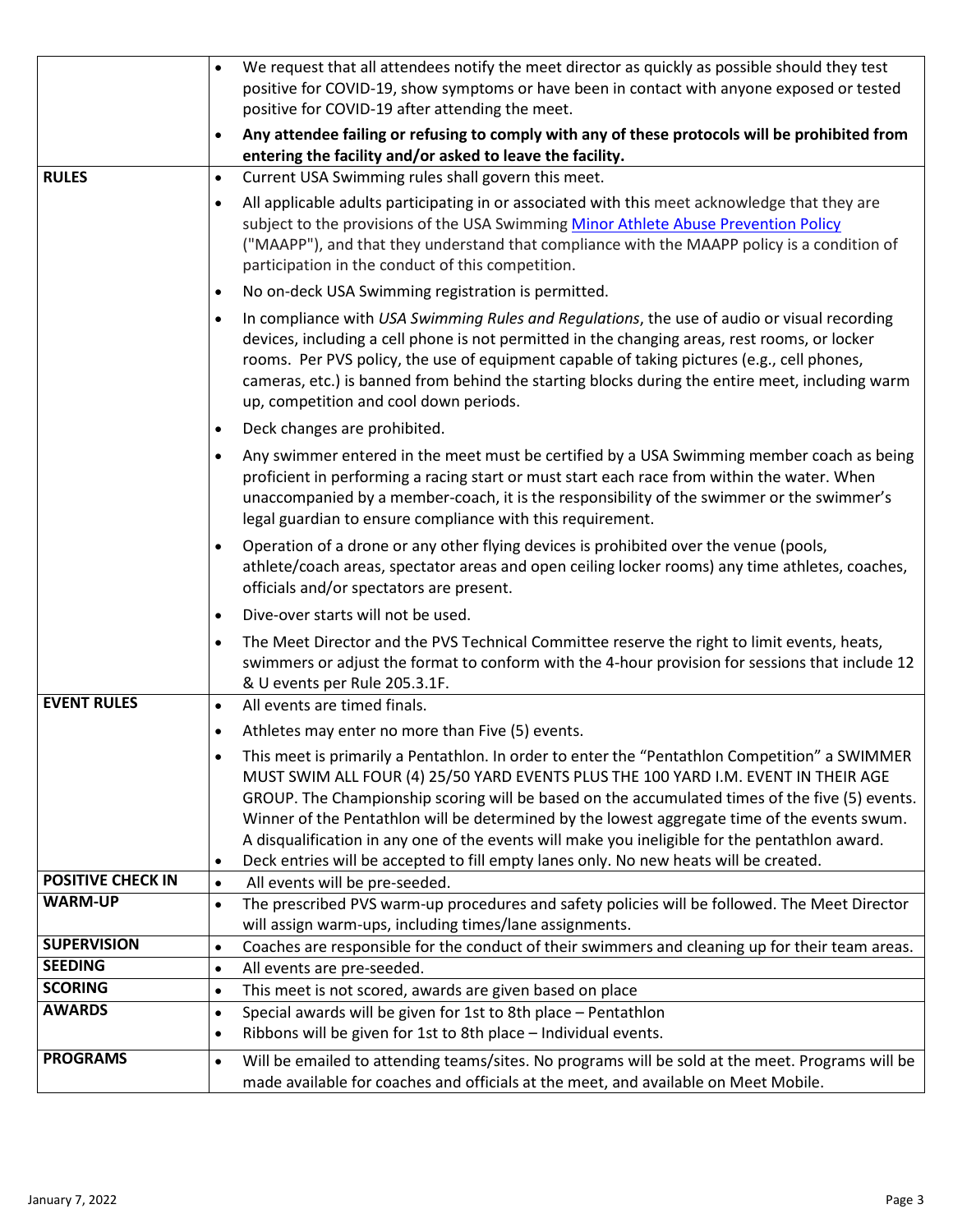| <b>CREDENTIALS</b>      | Parents not working the meet as a deck official, volunteer timer or other position are not                                                                                                                                        |  |  |  |
|-------------------------|-----------------------------------------------------------------------------------------------------------------------------------------------------------------------------------------------------------------------------------|--|--|--|
|                         | permitted on deck. Only athletes, USA Swimming certified coaches, and deck officials will be                                                                                                                                      |  |  |  |
|                         | permitted on the deck. Coaches and Officials should have proof of active USA Swimming                                                                                                                                             |  |  |  |
|                         | membership with them at all times.                                                                                                                                                                                                |  |  |  |
| <b>SPECTATOR ENTRY</b>  | NO SPECTATORS WILL BE ALLOWED AT THIS MEET. Adults who enter the facility to view through                                                                                                                                         |  |  |  |
| <b>FEE</b>              | the Lobby windows will be asked to leave.                                                                                                                                                                                         |  |  |  |
| <b>OFFICIALS</b>        | Each participating club is requested to provide at least one table worker or official (Referee<br>$\bullet$<br>Starter, Chief Judge or Stroke & Turn Judge) per session if entering 25 or more splashes.                          |  |  |  |
|                         | Officials interested in volunteering should contact Karyn McCannon                                                                                                                                                                |  |  |  |
|                         | (kmccannon@nationscapitalswimming.com)                                                                                                                                                                                            |  |  |  |
|                         | Officials volunteering for this meet should sign in at the recording table prior to the start of                                                                                                                                  |  |  |  |
|                         | warm-ups. Certified officials who have not previously volunteered should contact the referee                                                                                                                                      |  |  |  |
|                         | upon arrival to make their services available. A comprehensive officials briefing will precede                                                                                                                                    |  |  |  |
|                         | each session during warm-ups.                                                                                                                                                                                                     |  |  |  |
| <b>TIMERS</b>           | VOLUNTEER ASSIGNMENTS WILL BE MADE BASED ON PROPORTION OF ENTRIES. The Signup<br>$\bullet$                                                                                                                                        |  |  |  |
|                         | Genius will be emailed to teams in advance.                                                                                                                                                                                       |  |  |  |
| <b>ENTRY PROCEDURES</b> | Entries should be submitted by email to the Meet Director.<br>$\bullet$                                                                                                                                                           |  |  |  |
|                         | Include in the subject of the email, "2022 NCAP Polar Pentathlon - ****" with the club's initials in<br>$\bullet$                                                                                                                 |  |  |  |
|                         | place of the asterisks. If your club submits multiple entry files include training site in the subject                                                                                                                            |  |  |  |
|                         | of the email.                                                                                                                                                                                                                     |  |  |  |
|                         | Include in entry email: entry file, report of entries by name, report of entries by event.<br>$\bullet$                                                                                                                           |  |  |  |
|                         | In the body of your email provide entry numbers (girls, boys, totals), contact information (email,<br>$\bullet$<br>phone, officials contact).<br>Entries directly from individual team members will not be accepted.<br>$\bullet$ |  |  |  |
|                         |                                                                                                                                                                                                                                   |  |  |  |
|                         | Entries by phone or fax will not be accepted.<br>$\bullet$                                                                                                                                                                        |  |  |  |
|                         | The Meet Director will acknowledge receipt by return email within 24 hours. If<br>$\bullet$                                                                                                                                       |  |  |  |
|                         | acknowledgement is not received in a timely manner, please contact the Meet Director.                                                                                                                                             |  |  |  |
|                         | Any club that enters an unregistered or improperly registered athlete, falsifies an entry in any<br>$\bullet$                                                                                                                     |  |  |  |
|                         | way, or permits an unregistered coach to represent them will be fined the sum of \$100 by PVS                                                                                                                                     |  |  |  |
|                         | and no further entries will be accepted from that club until the said fine is paid.                                                                                                                                               |  |  |  |
| <b>ENTRY FEES</b>       | Per Swimmer Surcharge: \$5.00 Deck Entries: \$10/IE                                                                                                                                                                               |  |  |  |
|                         | Individual event fee:<br>\$7.50                                                                                                                                                                                                   |  |  |  |
|                         | Make checks payable to Nation's Capital Swimming. Checks may be mailed to:<br>$\bullet$                                                                                                                                           |  |  |  |
|                         | Nation's Capital Swimming                                                                                                                                                                                                         |  |  |  |
|                         | Attn: Karyn McCannon                                                                                                                                                                                                              |  |  |  |
|                         | 8101 Wolftrap Rd                                                                                                                                                                                                                  |  |  |  |
|                         | Vienna VA 22182                                                                                                                                                                                                                   |  |  |  |
|                         | Payment for entries from unattached swimmers not affiliated with a team must be received prior<br>$\bullet$                                                                                                                       |  |  |  |
|                         | to the meet. Payment must be made by check.                                                                                                                                                                                       |  |  |  |
|                         | Entry fees are due with meet entry. Unpaid fees will be reported to the PVS Administrative Office<br>$\bullet$<br>at the conclusion of the meet.                                                                                  |  |  |  |
|                         |                                                                                                                                                                                                                                   |  |  |  |